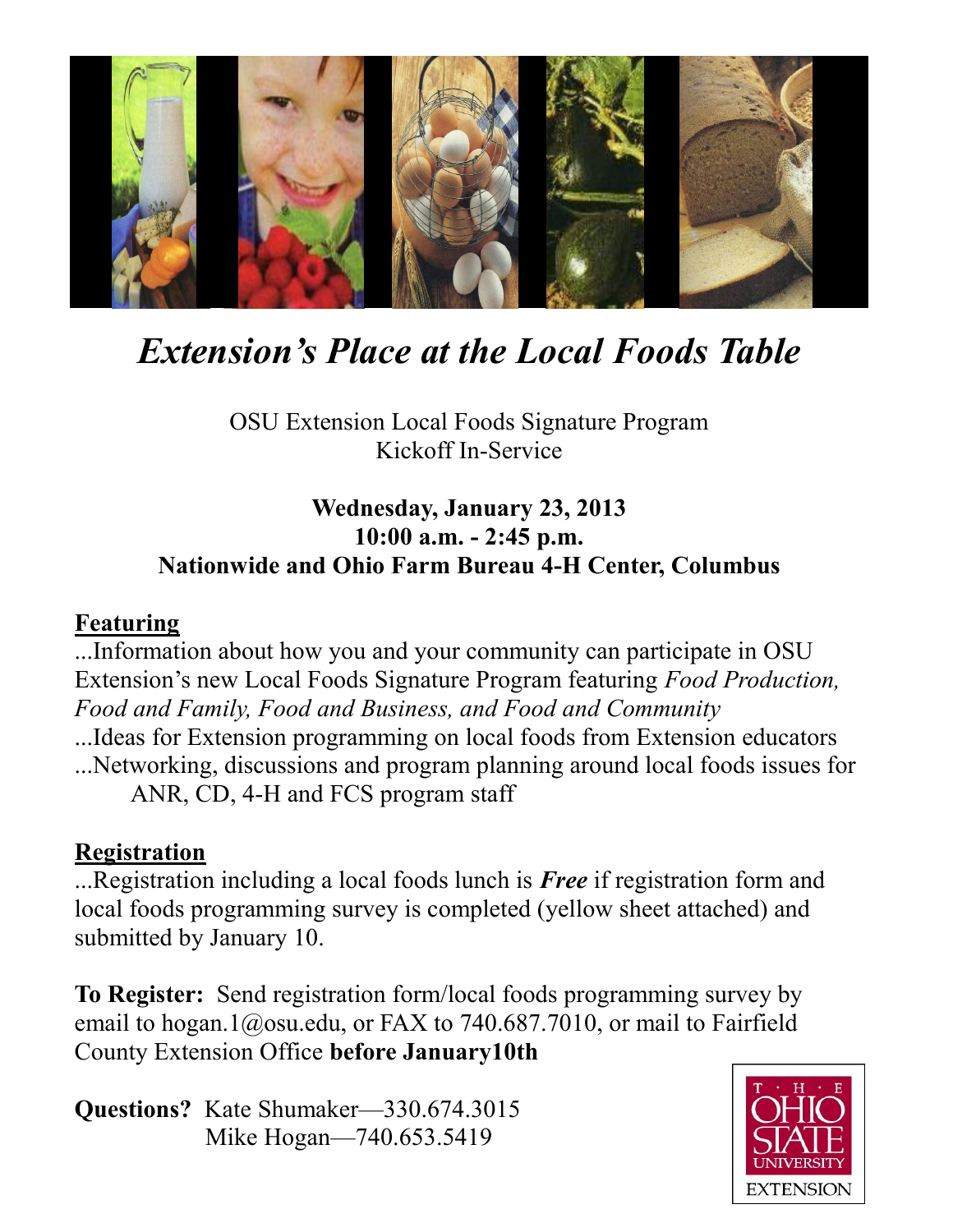

## *Extension's Place at the Local Foods Table*

#### **Agenda**

- **10:00** Welcome & Our Goals for Local Foods Signature Program -Don Breece & Karen Bruns, OSUE Assistant Directors
- **10:15** Signature Program Plans and Mechanics -Core Planning Group
- **10:45** Is Extension At The Table of Local Foods In Your Community? -Leslie Schaller, Director of Programming, ACENet Ventures
- **12:00** Lunch
- **12:45** How We Set The Local Foods Table In Our Communities

Food Production Urban Local Food Production – Jacqueline Kowalski GAP Training – Hal Kneen

Food and Family 4-H and Local Foods – Heather Neikirk Worksite Wellness and Local Foods – Dan Remley Improving Nutrition with Local Foods – Linette Goard and Dan Remley Food Preservation – Linette Goard

Food and Business Food Hub Development – Tom Snyder Developing and Expanding Farmers Markets – Christie Welch Supporting Local Foods with Cooperatives and Apprenticeships – Tom Snyder Support from OSU Food Science Department – Valente Alvarez

Food and Community Food Policy Councils – Morgan Taggart Choice Food Pantries – Dan Remley Farm to School Bus Trip and Workshops – Dave Marrison/Marie Economos Farm to School in Ohio – Julie Fox Farm to School in Urban School Systems – Morgan Taggart

**2:15** Is What I'm Doing Considered Local Foods?? Measuring and Reporting Impact -Kate Shumaker and Linette Goard



- **2:30** Where To From Here?
- **2:45** Adjourn